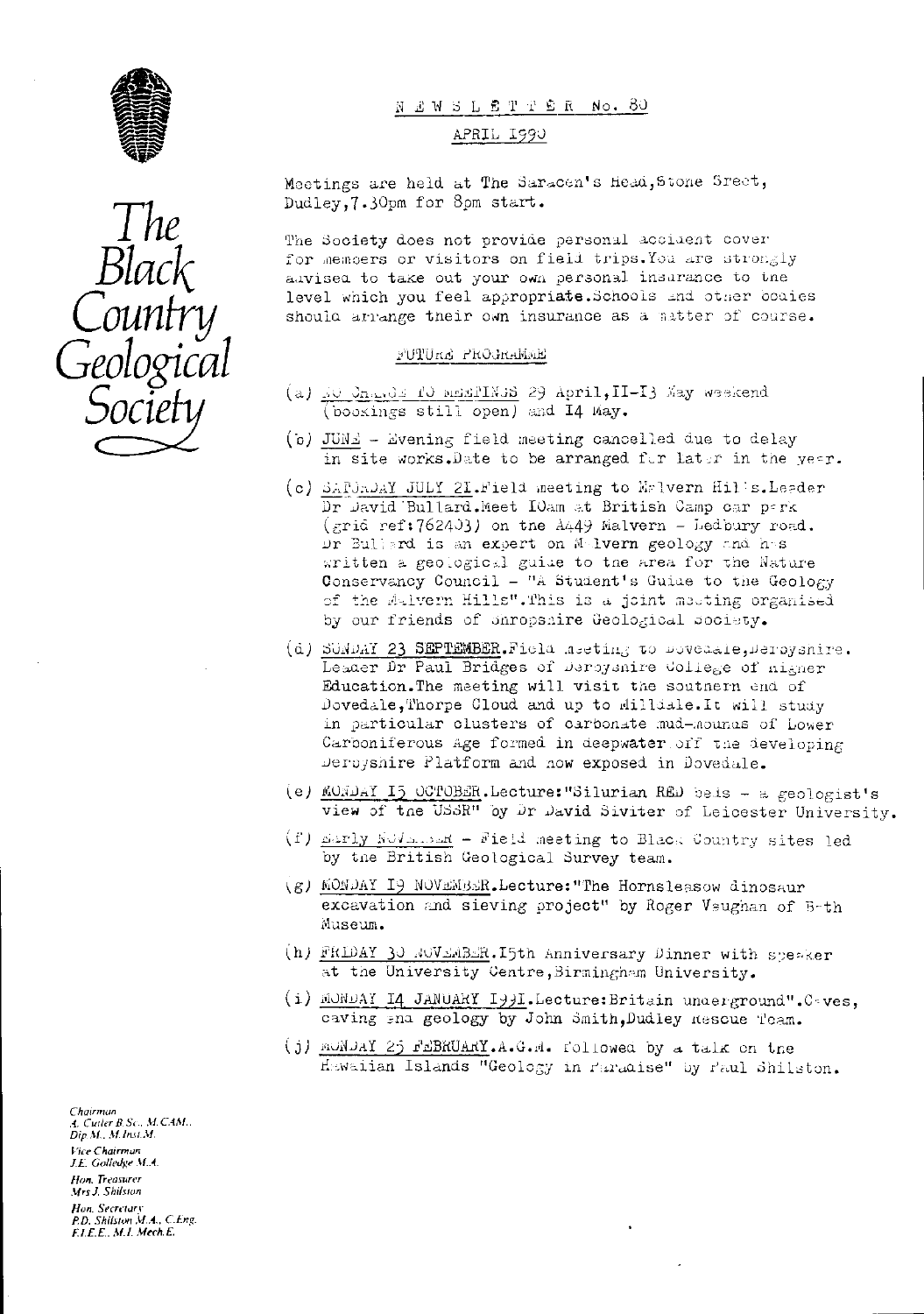#### $\begin{picture}(18,10) \put(0,0){\vector(1,0){30}} \put(10,0){\vector(1,0){30}} \put(10,0){\vector(1,0){30}} \put(10,0){\vector(1,0){30}} \put(10,0){\vector(1,0){30}} \put(10,0){\vector(1,0){30}} \put(10,0){\vector(1,0){30}} \put(10,0){\vector(1,0){30}} \put(10,0){\vector(1,0){30}} \put(10,0){\vector(1,0){30}} \put(10,0){\vector(1,0){30}} \put(10,0){\vector(1$ Ŷ**ĸĎĨŶŎŔĨÁĹ**ŶŶ \*\*\*\*\*\*\*\*\*\*\*\*\*

It mus been my privilege to visit the site of geotechnical investigation on Aychoury nill near Stourbridge, a locality well Known to many members. The investigations are to determine and assess the difficulties and costs presented by the scheme to tunnel through the hill as oart of the destern relief road for the Just Midlands conurbation to link the Holesowen by-ouss with the mp4/M6 north of Wolvern mpton.

The work is being done by manali Geotechnic, a subsidiary of Hi-point p.l.c.

Geologic lly, the tunnel will pass through difficult terrain sith the fault zone of the Mestern Boundary fult, the Clent breccia, keele beds and the pebble beds of the Triassic. Investigations have proven the remarkable accuracy of the mapping of the geological survey I" sneet many jears ago, a curving fault plane dipping steeply westwards with signs of considerable brecciation.A core t ken whilst we were there showed Clent preccia overlying many seel beas at spproximately 20m from the surface near the obelisk. Junnelling difficulties were apparent as the Clent breccia provided a very fragmented core in great contrast to the keel beds. The tunnel should be no more than 2-joon long and is being assessed for minimal environmental damage, out being a six lane affair, it will cert inly be visible! monitoring of permeasility and good water depth will continue for many months. The public en uiry may well continue for m ny years!

My thinks to Kandali Geotechnic And the drilling engineers for a most interesting afternoon.

Fin lly, a reminder to all members that there are still some places on the weskend excursion to dast Anglia. Please apply.

#### \*\*\*\*\*\*\*\*\*\*\*\*\*\*\*\*\*\*\*\*\*\*

### KENYA GEOLOGY AND MILDLIE'S

An illustrated talk February 26 oy Sheila Pitts, who was on a I6 day study tour in Kenya in Dec. 1988 with Nottingham University

"We began in Nairobi National Park with the animal orphanage, and a drive in our minivans around the park. The park and its animals come up to the city boundary. It was the first of

niny thrills to see so many intelopes and guzelles, and to be subjected to the benign, tolerant gaze of giraffes. Me spent the afternoon at Karen Blixen's house with her glorious view of the Ngong Hills on the edge of the Rift.

South to Amboseli on the Tonzanion border, we marvelled at how our drivers round their way across the lake firts, while we were still sorting out the mirages between us and Kilimanjaro. Jur Searson Paced this almost 20,000ft volcano, and he tiptoed over the damp grass at dawn to photograph its snowy peak and constantly changing necklaces of clouds.

Aore than IOO elephants were eating the grass of the nearby swamp, and they posed for us just as tolerantly us the giraffes. Cheetahs and lions were much more difficult to find and photograph. Birds were so colourful and abundant that even I saw nearly all the species in my Kenya biri book.

At the coast around Mombasa, we sweltered in the humid heat, especially when we went out in glassbottomed boats over the living reef. This Indian Ocean reef is second only to Australia's Great Barrier, and the fish and corals were like a I.V. accumentary.

after the wildlife cume the Hift geology. The pleasant climate of the nairobi nighlands, climaing up the nenja Dome to the nift grows coffee, tea and various vegetable crops. Dropping several thousand feet, the arid Rift floor grows three huge volcanoes. Suswa is a couple caldera. Longonot has a parasitic cone and Menengai nus a forest-covered caldera floor. To either side of the hift here, forty miles apart, listric fault blocks look like a text book diagram.

The freshwater lakes of Baringo and Naivasha have a vast and varied bird life.Hell's Gate Corge, an oli overflow from Naivasha at a nigher level, is out through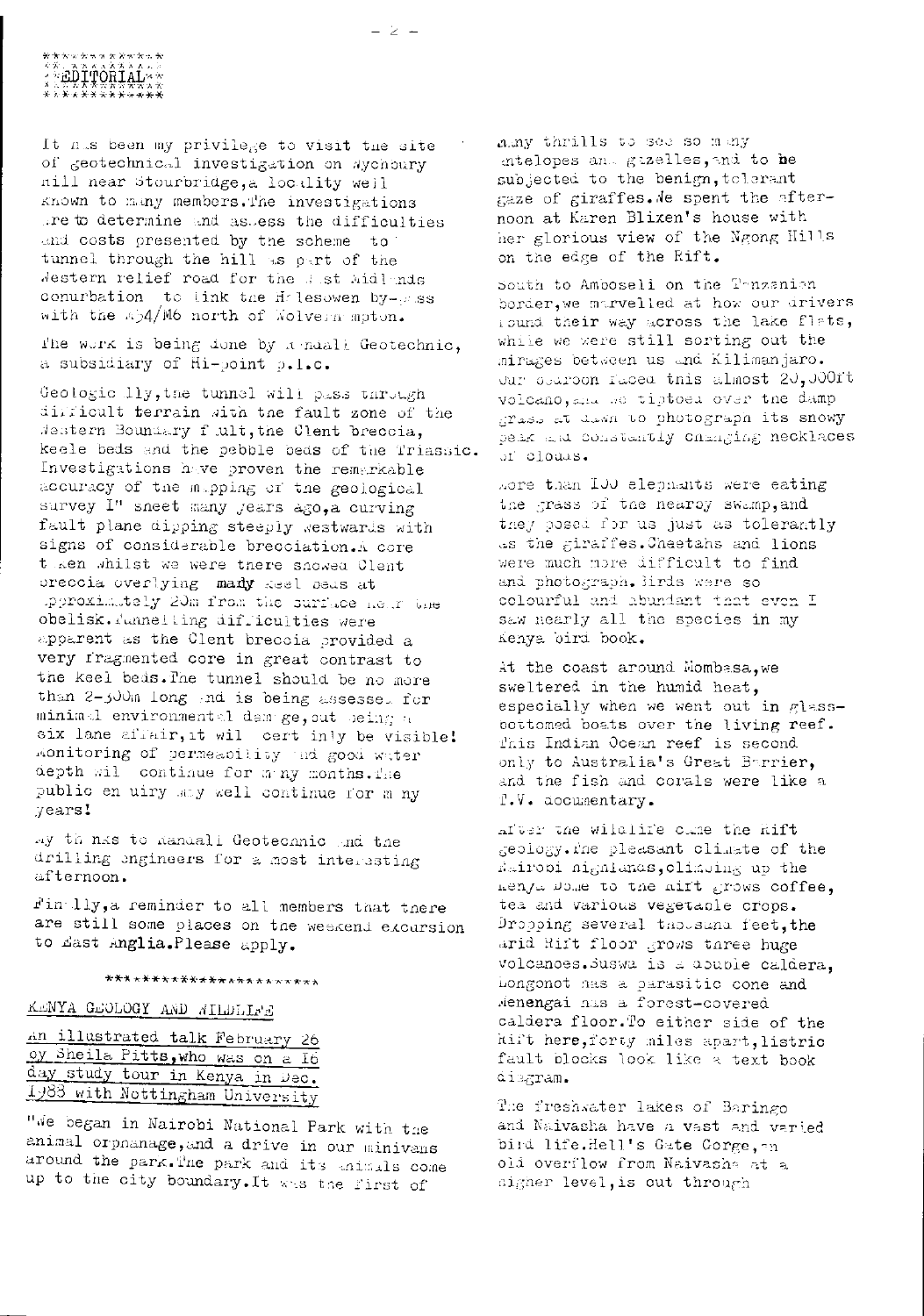comendite lava. This riebeckite rhyolite forms perfect columnar joints, just like basalt, despite its opposite chemistry.

The other lakes are alkaline, and have the famous millions of pink flamingoes. Magadi, the lowest and hottest lake we visited, has the I.C.I. soda works, and some very strange Tilapia fish. After being roasted by the furnaces in the afternoon, dusk by the lake shore was a very pleasant place to end a far too brief stay in a lovely country.

To the questioner who sked me something about ocean rift lavas and Kenya lavas - I think I didn't grasp the question at the time. To the one who asked the chemical formula for sodium sesquicarbonate - it is  $Na_0CO_3.2(NaHCO_3)3(H_0O)$ "

S. LLA PITTS.

#### GEOLOGY AND EINEREDOGY OF THE CALDBECK FELLS IN CURBRIA

A lecture by Dr K.J.Aing, curator of the John Hoore Museum, Pewkesbury, March 26

Dr King began with a retrospective view of early geological and mineralogical investigation in the Caldoeck Fells with the role of amateur interest being prominent.men of note were sir arthur Russell, Arthur Kingsbury and Jilbert Joodchild, the latter bei., the son of the director of the Scottish geological survey, and a medical man at forelaela. Dr ning's own visits to the region go back to the 1930s, when collecting was more selective due to the need to use train and walking as means of transport!

i new photographic record of minerals from the region has been produced by Mick Cooper and Chris Stanley of the Natural History Auseum, entitled "Geology and Aineralogy of the Caldbeck rells" - this could become a classic.

We were then shown views of the rounded treeless topography of the Caldbeck rells, Mr Aing lamenting the over populated nature of the region today with access so much easier, ad reflecting with pleasure the primitive farmstead accommodation and welcome buck in the 1930s.

Ordovician rocks dominate the area -Skiddaw slates, Borrowdale volcanics (rhyolite and tuffs) in a complex antiolinorium, Duggill shales and the Jarrock Fell igneous complex and the biotite granite with its very limited sutcrop (392m vrs)The complex sre-intes the granite proven by sureole relations. Later lower corboniferous limestones rest unconform bly but with little minaralisation.An overblanket of Pleistocene tills and gravels completes the scene.

The mineralisation occurred in a pulsation system from not to cold -Jaledonian nigh temperature wolfram and holypdenum und late variscan iead, zinc, copper further north along mineralised faults striking NE - SM. These two pulses have interacted to produce a remarkable array of exotic minerals.

In Grainsgill, the sain lodes trend  $N - S$  and mix with younger ones. Hardings Lode towards Bowscale town promuced the most exotic assemblage and the lodes purallel to Brandy will produced good read, zinc minerals. Jarrock mine, sorked mutil recently, profuced tungsten ore and during dorld ar II was worked by Canadian suppers, but later coulan't compete with imported ore. a bowildering array of minorals becurred, including wolframite, apatite, gilbertite, molyodenite, joseite, bismuthinite, arsenic pyrite and many more. The quality of slides of these spectaculer and colourful minerals was remarkable and impossible to describe in words.A full list of minerals is available from the editor as was kindly provided by Ur aing. To rm-line in schor' showed the influence of beron, accompanying the greisen and its fluorine, one boomrence of cassiterite in contrast to its Cornish abundance.

a later influx of carbonate produced anderite and other carbonites, many of which helped in peneficiation of the ore. This pseudomorphed wolfram to produce scheelite - a fur better ore than wolfram - a remarkable blue unier UV ligat, deeper with more molyodenum. also, galena, chalcopyrite,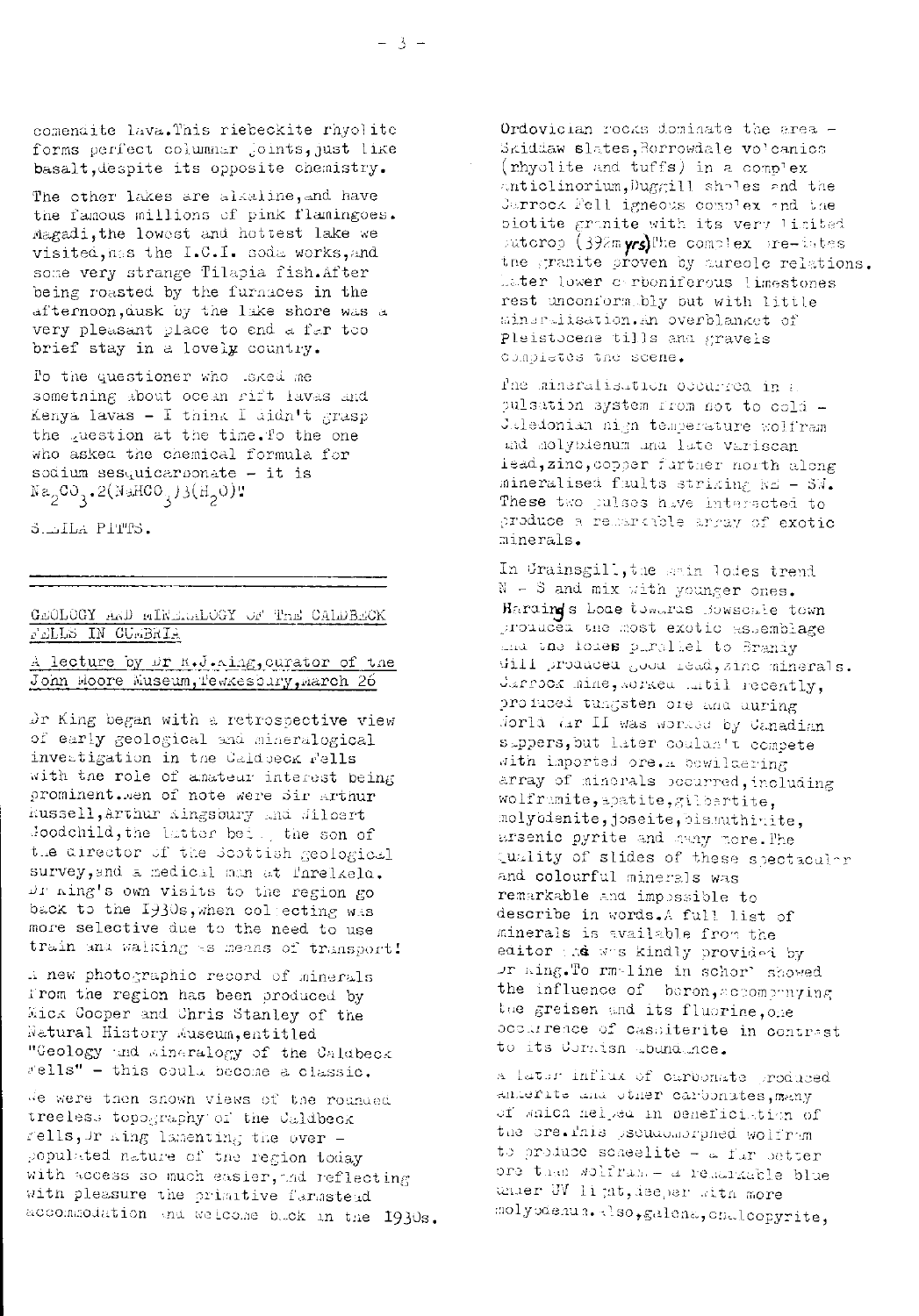marcasite, noil head calcite, goethite and native gold occur.

harities include palyabhite (Ca, Fo arsenate), duftite (Fa du arsenate) wulferrite (Pb MoQ ) - its first occurrence in the UK, vanadinite (Pb, 01 vanadinate) and stolzite  $(Pb \ NQ_A)$ .

Further north Roughton mine was located in an equally rich area, producing problems with explosivebearing 'collectors', the road now being impas able to motor venicles.Pyromorphite (rb, Cl, phosphate) is a rarity from here. Or king outlined the origin of the rape of these fells from 194/ onwards, when exported spoil found abundant buyers and high prices in the USA. Plumbogummite, hemimorphite, smitnsonite, sootlandite and cerussite occur here with numerous others.

Dr Aing concluded an extensiv enjoyable and well presented talk with some comments on the prosent situation caused by unscrupulous dealers who nave scoured the area. Polay, park rangers prevent any digging, and the days of the 1930s seem centuries away. Many thanks to Dr King for his excellent lecture. Good hunting.

#### BCGS

Ty39 Anniel Richme

#### Memoership

It is very pleasing to report that the membership levels have continued to grow for the second year in succession. Growth has been recorded in poth individual and family membership categories, and the end of year total of 75 is a record for the society.

The 1989 profile is as follows: 43  $(40)$  individual members,  $(5)$ pairs family memoers, 4 (4) junior/ student and 5 (6) associates.

#### Annual Programme

The annual programse organisation has continued as committee responsibility, Itnough the brunt

of the work has fallen upon Poul Shilston in edition to his normel duties. The success of the programse during the year can be gruged by the noticeable increase in attendance levels at 11 meetings.

dleven meetings were neld during 1989; six lectures, four field meetings and one social event. Several members also attended a weekend visit to Slapton mey risia staay Centre in South Devon in maj. The programme was quite wile ralging in sabject, and we were once again very well supported by sight just speakers.

a social event returned to the programme for the first time for several years, and the attendance proved highly encouraging.

#### Conservation

Conservation activity changed down a gear during 1989, principally through constraints on members' time.

however, a concerted effort by Graham Horton and Peter Smith in the late autumn produced the medes ary information to support the provisional designation of both second tier (3LaC's) and third tier sites in aalsall, Sandwell and Rolvernumpton for incorporation into the Black Commitry Rature Conservation Strategy which was being prepared by the ordin allumine droup.

Members will be preased that Sromsgrove noad, ilesowen exposure of the nalesowen Formation, and netley quarry, aimswinford (struria Liri/hilesowen unconformity) nave now been designated as new SSSI's.

#### Other Activities

The society was one of the sponsors of Murchison Symposium, an international conference on the Silurian held at Keele University 28 March - 10 April 1939, that year of course being the 150th anniversary of both publication of the 'Silurian System' and the British Association visit to Dudley. On the evening of 3Ist March the conference visited the Block Country Auseum first to view a special exhibition of Dudley fossils in Aurenisom ephemera, fol owd by a canal trip into the Singing Cavern for the audio visual presentation together with a short paper about durchison and Dualey. The society mounted a display and sales counter which were jurged highly successful.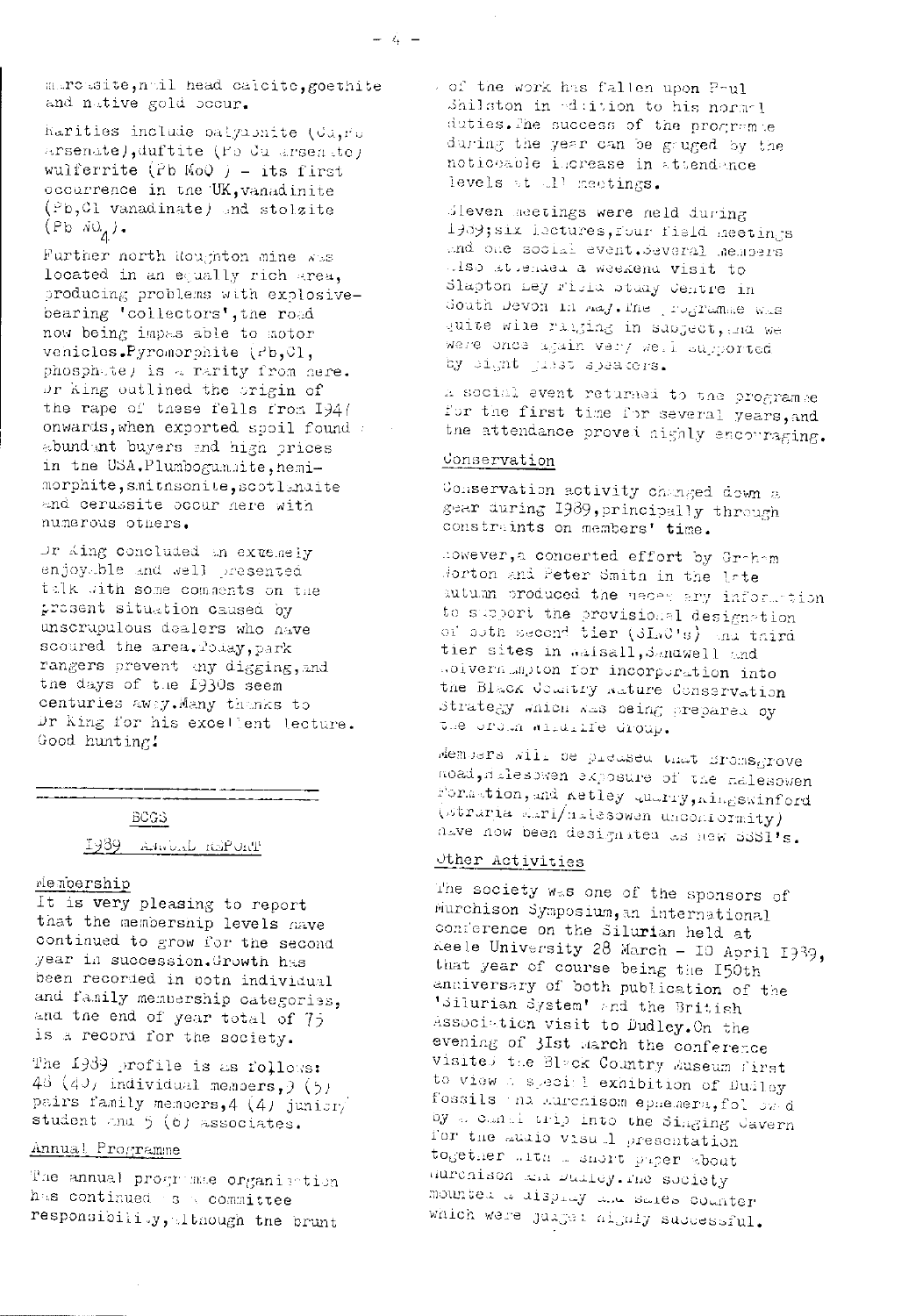The society gain exhibited at Dudley Museum Open Day on 2Ist October.

During the year, three members-Alan Cutler, Pete Oliver and Colin heid - have been sotively engaged in writing a new trail guide for Wren's Rest WNR. The draft has been through a lengtny revision process after consultations with many interested parties, but should go to press in the near future.

Dudley Ruseum issued a second geological leaflet entitled "Exploring the P st" in which the society is prominently mentioned.

Additional publicity was gained. for the society's activities, in particular conservation, in the Birmingnam Post in February. The story was picked up by BBC Radio Birmingham and the chairman was interviewed live on the Tony Butler creakfast snow the following day.

The Newsletter has appeared particularly buoyant luring the year and is a vital link between members, especially those who cannot attend meetings regularly. We record our gratitude to Andrew Rigby, Hilary Giltrap, Graham Worton, Steve Hughes for their collective efforts.

#### In Conclusion

The continued growth in membership is very pleasing, and it can only be hoped that current levels will be maintained.

An exciting programme again awaits our attention, and we can face the coming year with optimism.Our grateful thanks to officers and members knose contributions to the general running of the society make it all possible.

### 1969 Rendman's horized

#### A prief summary

1969 was a good year for the society's finances, due to an upsurge in membership and activities of three members producing an unexpected bomus. Subscription income has increased by £72.50. The use of building society accounts has produced i79. o interest. The barbecue provided a sm 11 surplus and was well attended. Juint public liability insurance with Shropshire Geological Society has saved Le5 ler snnum. The unexp oted bonus come from the production of a new trail guide to gren's kest for the NCC who made a don tion of £500, generously passed on to the luthors rete Oliver, Alan Cutler ana Colin Reid.A worthwhile purpose is being sought for this money. No cost for photocopying aue to generosity of local firms, and minimal costs for our speakers and finid trip readers and often give their services free of charge. The bost way of showing our gratitude is in attendince at events as was the case in I989.stock of goods was reduced in value as some items are slow moving, and a more realistic appraisal of value was needed. The outturn for 1989 showed a surplus of 1307.05 and with the 8500 borus, an overall gain of £807.05. Subscriptions for 1990 will remain as at present, but we do rely heavily on the free photocopying providing a substantial subsidy. Thanks also given to Geoff Hubbard who kinaly suaited our accounts free of diar e.

a full copy of the treasurer's report oan ce octained from the secretary. A.R. for Juaith Shilston

<del>tri</del> denominación establecer el producto

the existing officers and committee Nere re-elected and the additer Geoff Hubbard Mas also re-elected and thanked for his services.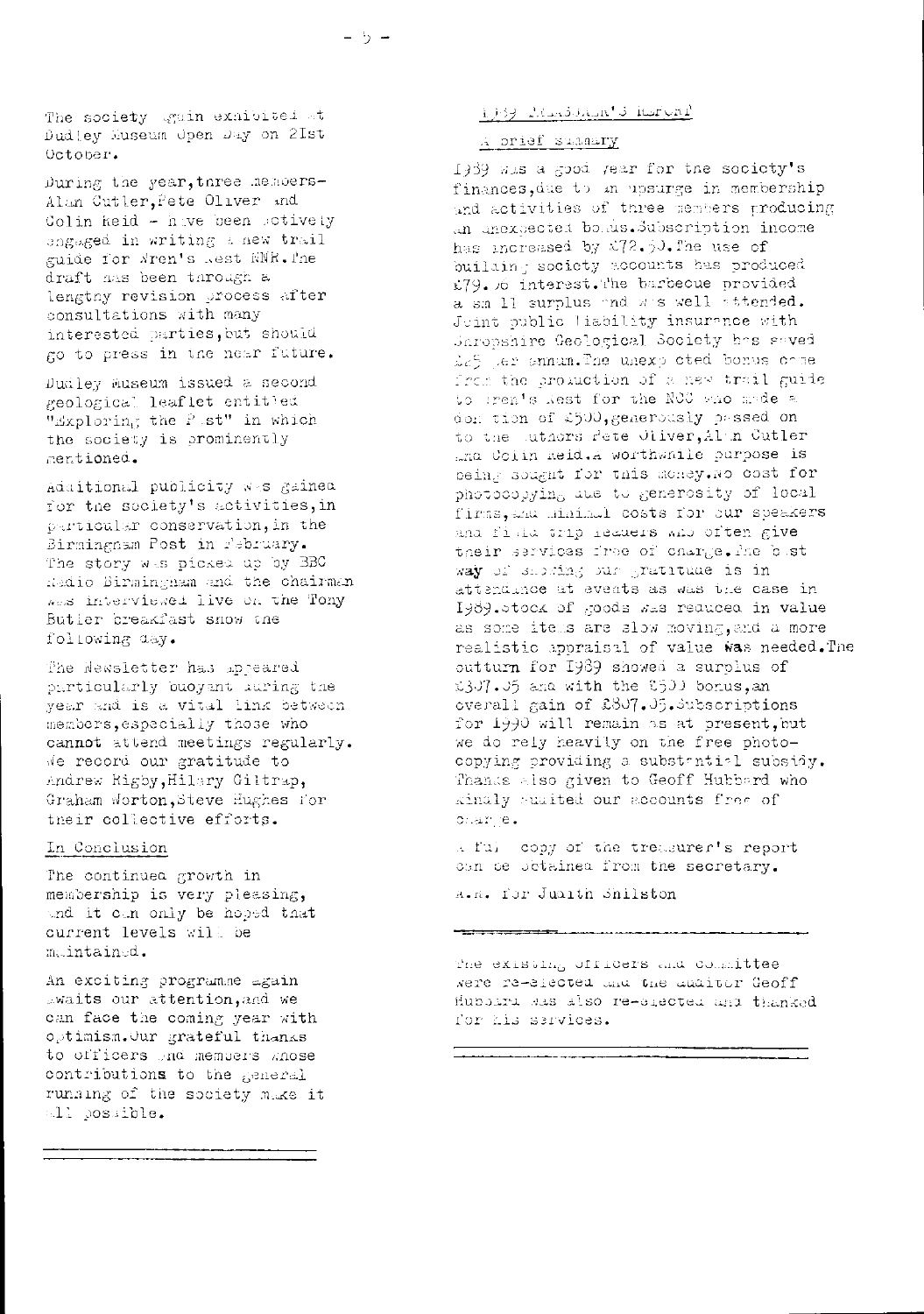

#### Eritish Lapidary and Aineral Dealers Association Gem and Auneral Fairs 1990

London - Holiday Inn, swiss Cottage, I4-15 April (Oops! Too late for  $\text{tnat}, \text{fols}$ 

Bristol and west, Astershed Media Centre, Canon's Road, Bristol, 26-27  $n \in Y$ .

Harrogate International, Crown Hotel, Harrogate, 29-27 August.

London International, Holiday Inn, Swiss Cottage, 20-21 Cotober.

#### Rock and Mineral Fair (NSGGA)

Chatterley Whitfield Mining Museum, 28-29 April. Admission 30p, children free. Jetails from J.G.O'Dell, 27 Chapel Lane, Rote Heath, Stoke-on-Prent. Tel: 0270 875133.

#### University of Sussex Day School

"How the Jeald began" - recreating the past environment of the Sussex weald - flying reptiles, ainosaurs, iragonflies and all. organised by Dr Jarzembowski, Principal Keeper of the Booth Museum of Natural History, who recently appeared on the BBC's "Hature" programme. May 19 at the Booth Museum, 194 Dyke Road, Brighton.Tel: 0273 552536.Cost £12.

#### Buxton Museum nd Art Gallery

wonders of the Peak District" - Geology, mchaeology and nistory. Puesdays - r'ridays 9.30am-5.30pm, Jaturdays 9.30am-5pm. Pel: Buxton  $J298$  24658.

#### New Fext

'Geology in Shrops.ire' by Dr Peter Toghill. A/GOSS level 29.95 from Swan Hill Press, IOI Languon Road, Shrewsoury, Shropenire 313 923. Tel:  $0743235651$ .

\*\*\*\*\*\*\*\*\*\*\*\*\*\*\*\*\*\*\*\*\*\*\*\*\*\*\*\*\*\*\*\*\*\*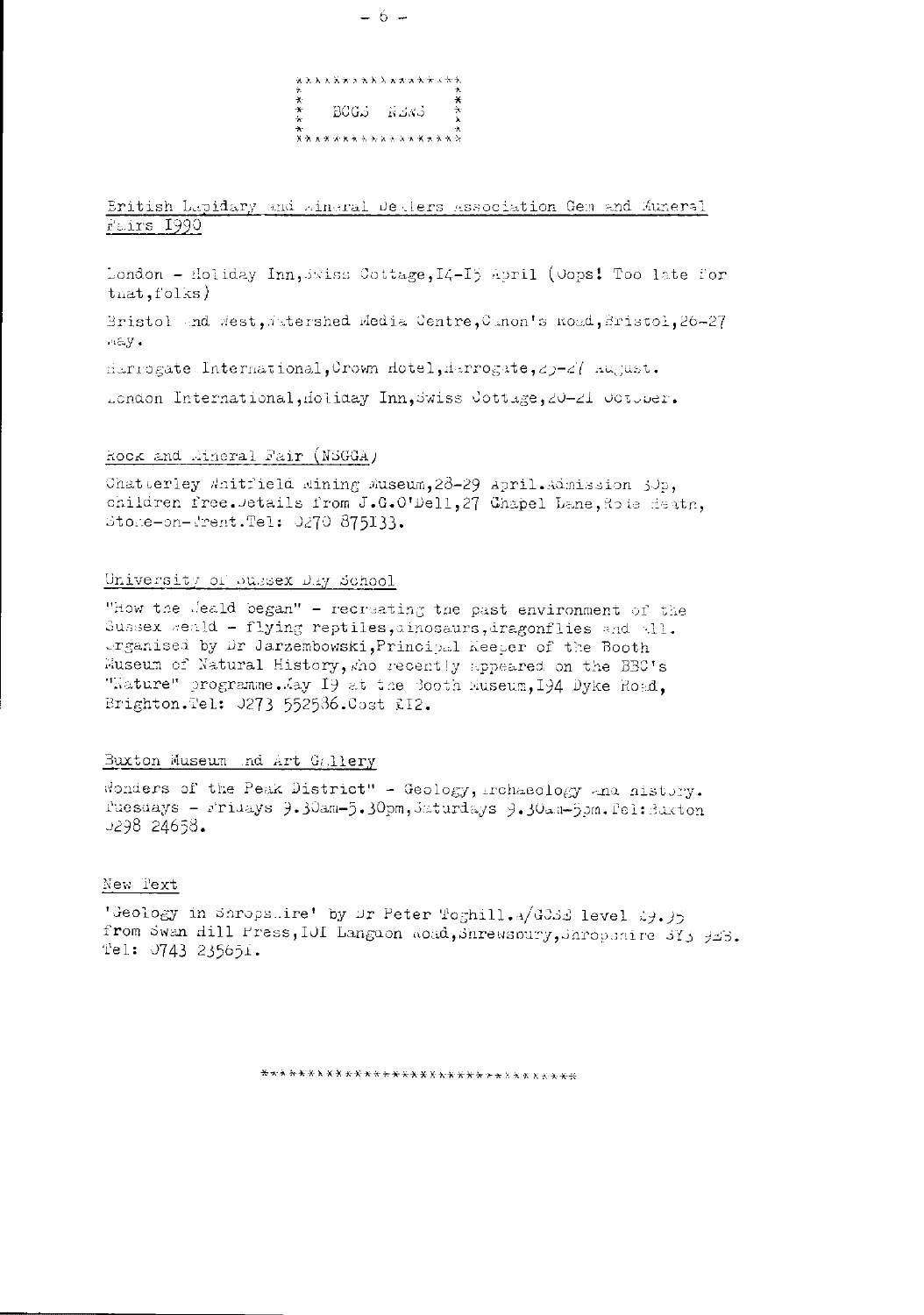

## **Geological Society**



Among the members attending the Black Country Geological Society meeting at the Saracen's Head, Dudley, were (from left): Mr Paul Shilston, secretary; Mrs Sheila Pitts; Dr Bob King, the curator of the John Moore Museum; and Mrs Judith Shilston, treasurer.



Also at the meeting were (from left) Mr Bob Fairclough, Mrs Sue Fairclough and Mr Graham Worton.

### Museum speaker

The Black Country Geological Society: Dr R J King, curator of the John Moore Museum. Tewkesbury, was the guest speaker at the March meeting of the society. His lecture was "Geology and mineralogy of the Caldbeck Falls in Cumbria". Dr King was formerly with the national museum of Wales, and is a well-known authority on minerals.